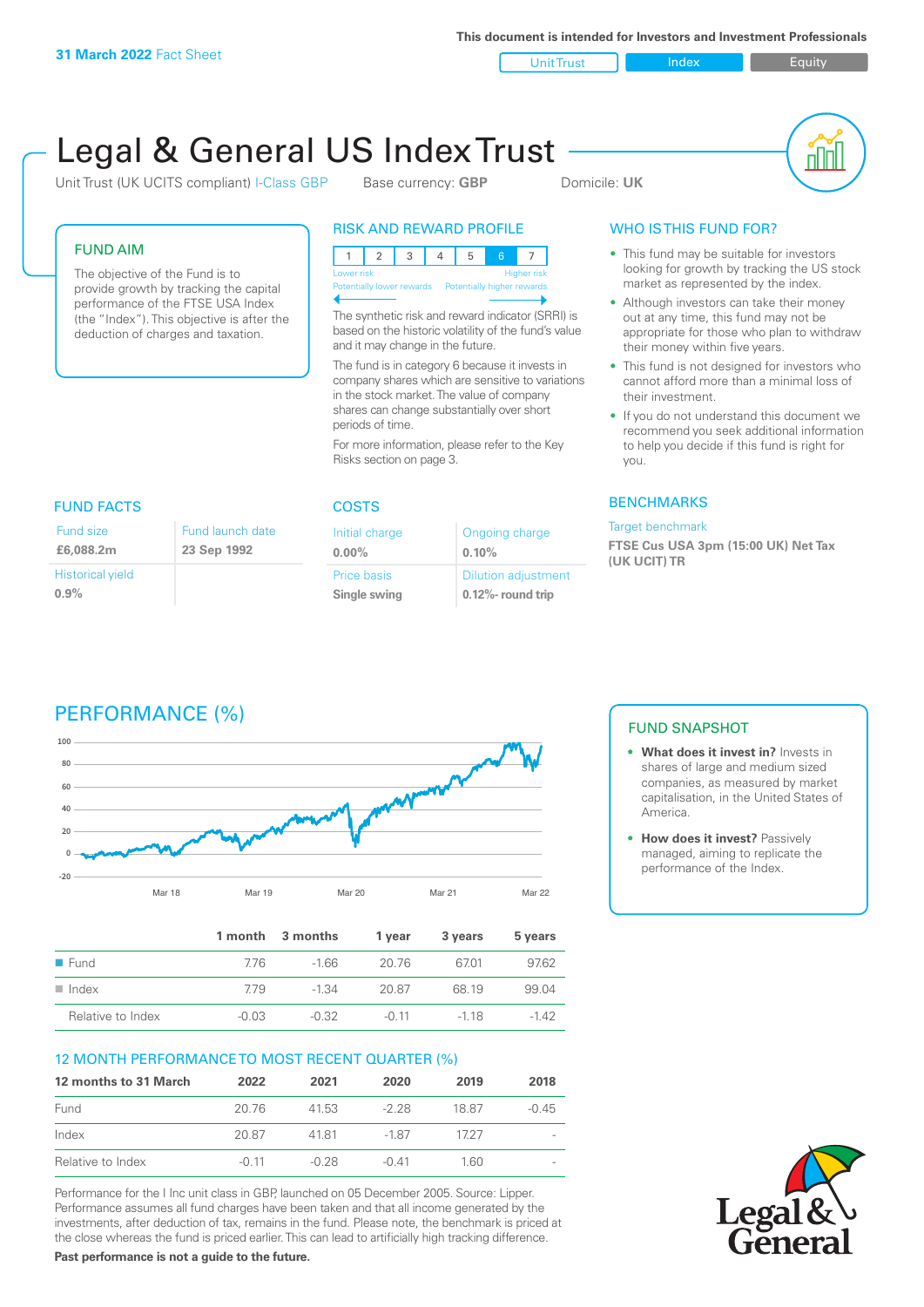# Legal & General US Index Trust

Unit Trust (UK UCITS compliant) I-Class GBP

## PORTFOLIO BREAKDOWN

All data sources are a combination of LGIM and the Fund Accountant unless otherwise stated. Totals may not sum to due to rounding. In order to minimise transaction costs, the Fund will not always own all the assets that constitute the index and on occasion it will own assets that are not in the index. The number of fund holdings can also differ from the index due to corporate events and proxy holdings.



#### SECTOR (%)

| ■ Technology               | 29.6 |
|----------------------------|------|
| ■ Consumer Discretionary   | 15.3 |
| $\blacksquare$ Health Care | 12.9 |
| $\blacksquare$ Industrials | 11.9 |
| $\blacksquare$ Financials  | 10.9 |
| ■ Consumer Staples         | 5.2  |
| $\blacksquare$ Energy      | 3.8  |
| ■ Real Estate              | 3.0  |
| $\blacksquare$ Utilities   | 2.9  |
| Telecommunications         | 2.8  |
| ■ Basic Materials          | 1.9  |
|                            |      |

#### COUNTRY (%)

United States 100.0

### MARKET CAPITALISATION (%) TOP 10 HOLDINGS (%)

| ■ Large              | 81.9 |
|----------------------|------|
| $\blacksquare$ Mid   | 18.1 |
| $\blacksquare$ Small | 0.0  |

■ Top 10 holdings 27.5% Rest of portfolio 72.5% No. of holdings in fund 622 No. of holdings in index 623

| Apple              | 67  |
|--------------------|-----|
| Microsoft          | 5.8 |
| Amazon.Com         | 3.5 |
| Tesla              | 22  |
| Alphabet A         | 2.1 |
| Alphabet C         | 1.9 |
| <b>NVIDIA</b>      | 16  |
| Meta Platforms A   | 13  |
| Unitedhealth Group | 12  |
| Johnson & Johnson  | 12  |
|                    |     |



The Index Fund Management team comprises 25 fund managers, supported by two analysts. Management oversight is provided by the Global Head of Index Funds. The team has average industry experience of 15 years, of which seven years has been at LGIM, and is focused on achieving the equally important objectives of close tracking and maximising returns.